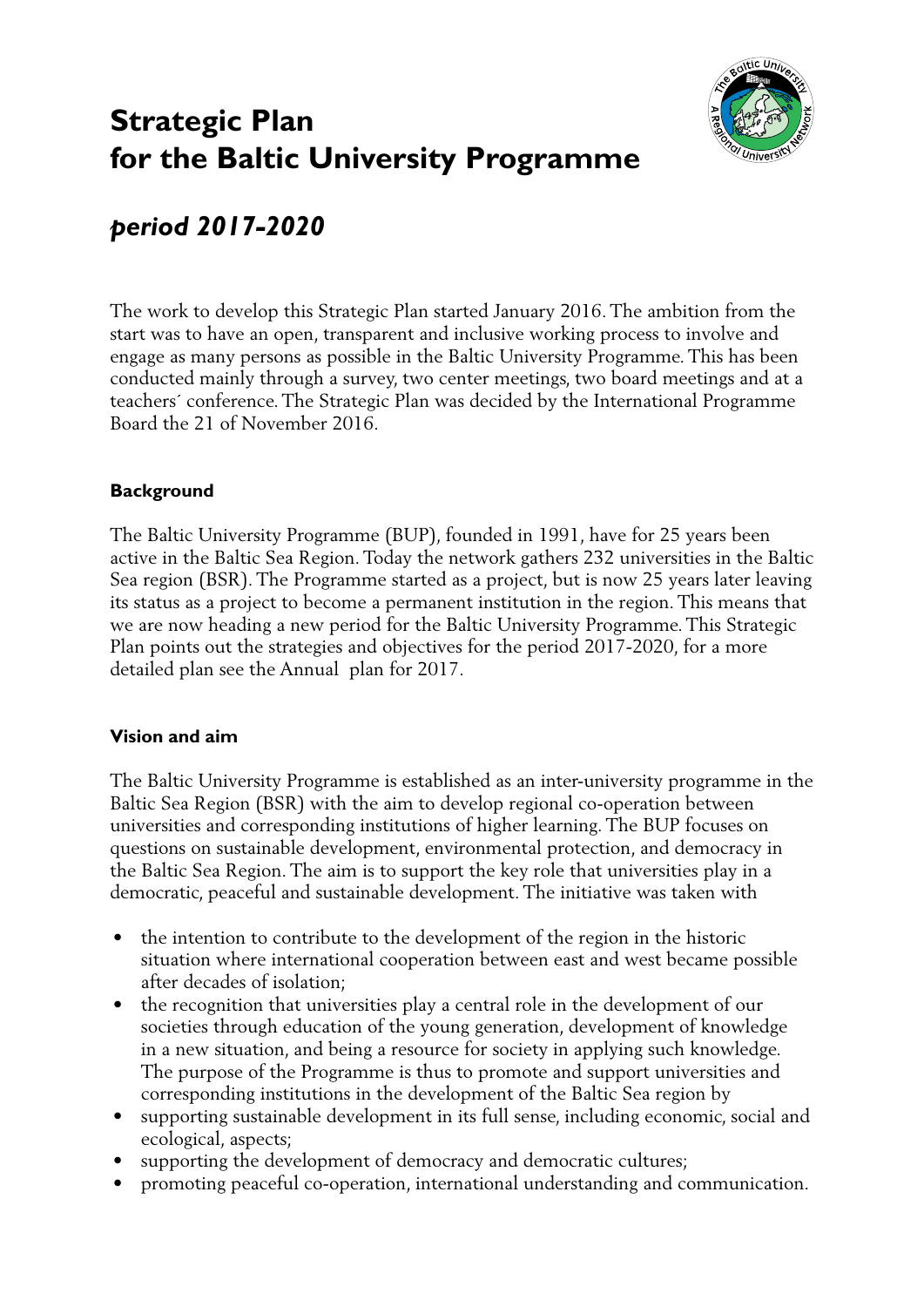In addition to this, the work within the BUP is related to EUs Strategy for the Baltic Sea Region (EUSBSR) and it is also framed in the UN Sustainable Development Goals (SDGs). The idea is that the 17 goals will stimulate actions in areas of planet, people, partnership, prosperity, and peace. The goals concern the following topics: Poverty, Hunger, Health, Education, Gender/Equality, Water/Sanitation, Energy, Work, Reduced inequalities, Industry/innovation/Infrastructure, Cities/Communities, Consumption/ Production, Climate, Life in water, Life on land, Peace/Justice, Partnership. These are all relevant for the BUP to take into consideration in the context of the BSR. The Programme operates through education, research, and co-operation with other actors in the society, and by promoting information to society at large. Direct target groups for the Programme are university teachers, students and researchers. In the case, the Programme sees significant future strategic value in developing/expanding cooperation with other stakeholders - with an interest in the issues raised in the Programme indirect target groups include funders, local authorities, central government agencies, industries and NGOs in the BSR.

During winter/spring 2016 a survey and a work shop was conducted - among colleagues participating in the Programme - as well as a review of previous notes and reports from BUP meetings since five years back. The results from that work have influenced the content of this Strategic Plan. Results show that issues connected to education, students, university teachers and sustainable development in society in general, were experienced as the major focus regarding aims and goals for the BUP. Research was also mentioned by some. Below a few representative quotations are presented:

*"I believe that BUP has a clear vision from its start. A sustainable and democratic development of our region. As long as there are environmental and social challenges in our region, there will be a place for BUP".*

*"It is extremely valuable to continue development of BUP courses and hold network between universities active. The topic of sustainability is extremely large and teachers need support (new in science, new methods of teaching, knowledge of good practices)".*

*"The main goal should be to have a solid platform for information dissemination not only on what BUP does (the current emphasis) but on opportunities for joint research, international projects etc. Indeed, research is the missing link. All BUP member universities, with no exception, regard research as a priority.*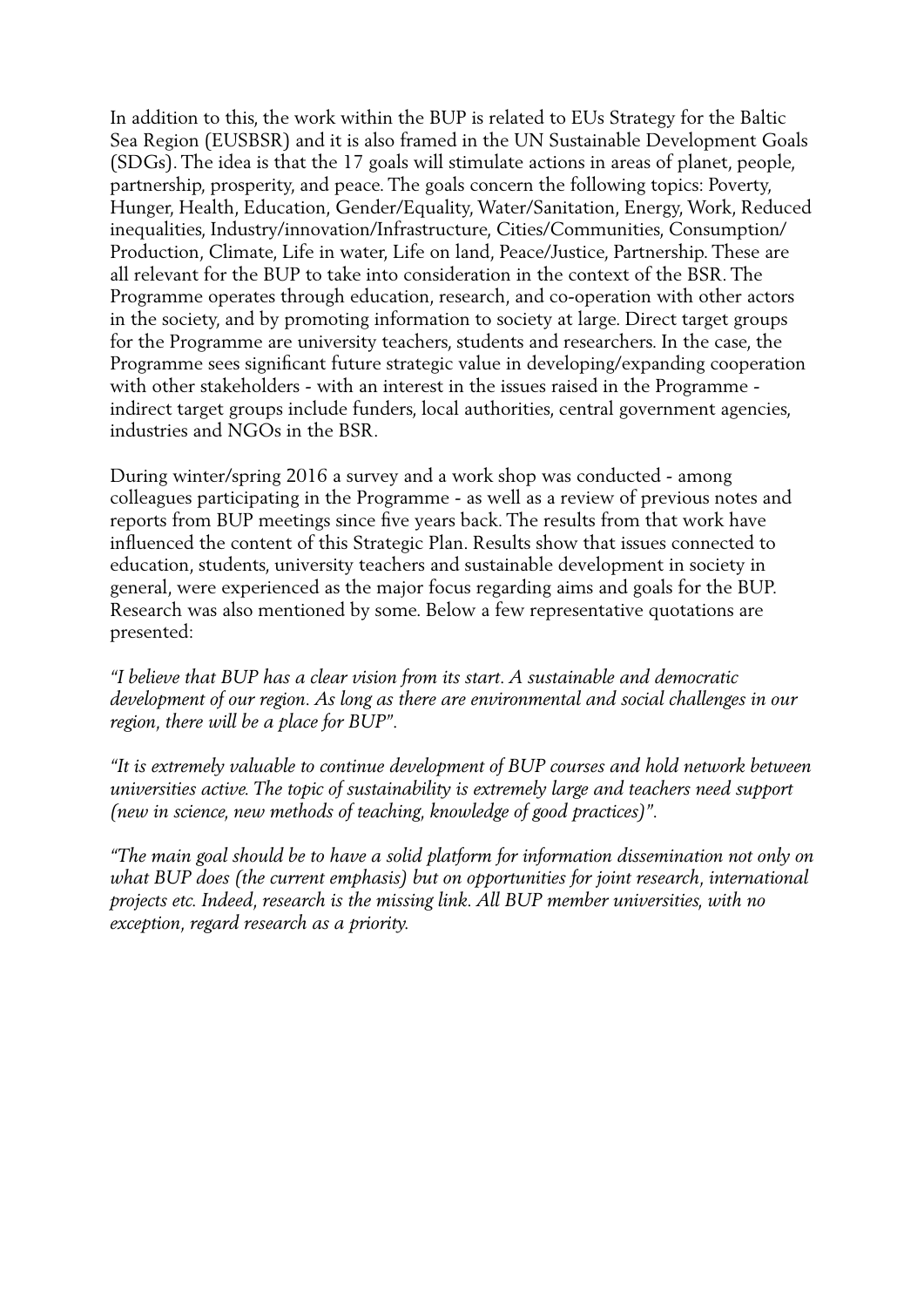## **Program objectives 2017-2020**

Out from the survey, previous meetings, workshops, discussions within the Programme in general, and in the International Programme Board and in the National centers, the following objectives have been identified as relevant for the coming work within BUP.

#### **Common objectives**

- Main focus on activities that support university teachers, students and researchers within the Programme, regarding issues related to the UN Sustainable Goals in a Baltic Sea Region context and education for sustainable development (ESD).
- Continue to be a strong inter university programme in the Baltic Sea Region, and to have more active and participating members.
- Become a more visible actor in general in the Baltic Sea Region. Take a leading role in the work for SD, by promoting inter- and trans-disciplinary education and research, and being active within the EU Strategy for the Baltic Sea Region. Promote dialogue on issues related to: ESD, inter- and trans-disciplinarity, research questions and results, with other universities, stakeholders and society at large.
- To pursue this by working in closer collaboration with relevant actors within the Baltic Sea Region, such as Council of Baltic Sea States and the Union of Baltic Cities to promote synergy effects in both the short and long term; eg marketing the Programme, find external resources, and developing new projects. Contribute to problem-solving by participating in projects with authorities, municipalities, companies and other organizations working for SD and ESD in the Baltic Sea Region.

## **Objectives and Activities focus on university teachers**

- Arrange university teachers' conferences on regularly basis.
- Arrange activities where university teachers and students meet, eg arrange the university teachers´ and students´ conference together, some parts/sessions are the same for all. Support activities that promote inter-disciplinarity in ESD.
- Develop education for university teachers in higher education, including a teachers' portfolio and teachers´ certificate.
- Have guest lectures/distance lectures to a larger extent, by inviting BUP colleagues on a regular basis to courses that are offered member universities in the Programme.
- Support activities that promote inter-disciplinarity in ESD.
- Support activities for develop, experiment and practice teaching methods for ESD.
- Evaluate how the current BUP course material is being used.
- Find out the interest/need of developing new course material.
- Develop modules that are possible for BUP universities to pick and dock to courses that already exist. This opens up for more individually solutions which gives more flexibility and freedom
- Develop new ways of access to the latest new findings in research with the aim to bridge education and research.
- Develop a common form to write learning outcomes for each BUP courses.
- Introduce on regular basis an annual BUP Prize for the best teacher.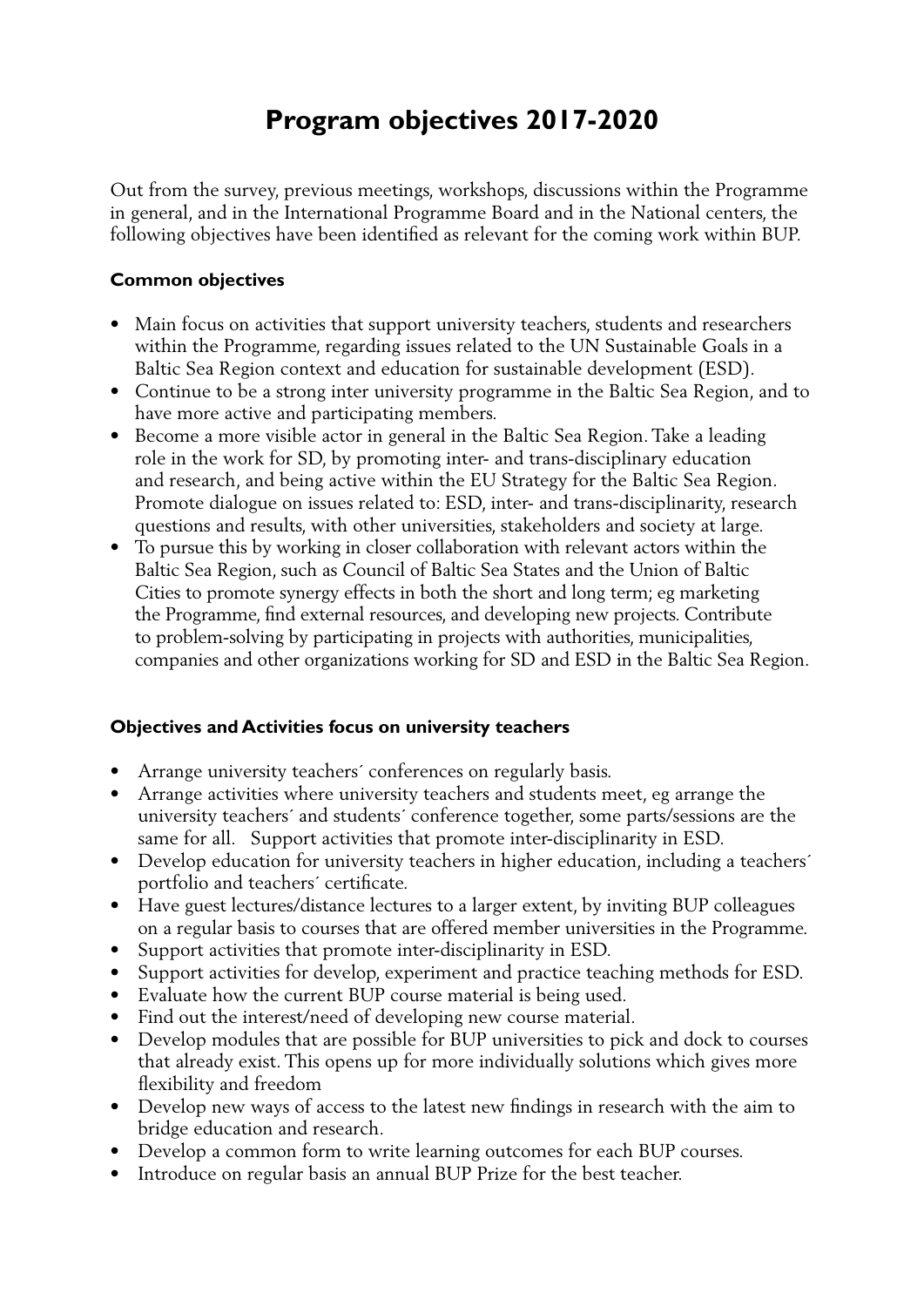## **Objectives and Activities focus on students**

- Develop activities that support knowledge on the Baltic Sea Region in general and particular in a SD context, eg through arranging courses and conferences.
- Develop activities to get knowledge and to discuss issues regarding interdisciplinarity in ESD.
- Courses should include applied projects as examples from practice in society and business, eg best practices.
- Include sessions at students´ conferences regarding methods for ESD, with the aim to discuss and practice methods that could be used in education.
- Include students in both the preparation and running of conferences and syllabi.
- Support students´ activities such as summer camps, applications for Erasmus projects and others.
- Continue the activities: the Best PhD Thesis Awards (BTA) and Small Grants Programme (SGP). Before year 2019 evaluate how the activities are working.
- Evaluate how students experience the BUP course material.

## **Objectives and Activities focus on researchers**

- In general support the great opportunity the Programme has in building strong research co-operations/groups/consortiums.
- Develop activities that support researchers regarding SD and inter- and transdisciplinary research in the Baltic sea Region.
- Develop activities that support networking and co-operation between researchers in the Programme, eg participate in The Baltic Science Network and distribute information about available national programmes in BUP countries.
- Arrange conferences where researchers in the region meet and present and discuss their research, and work for co-operation with a scientific journal to publish a special issue in relation to the conference.
- Support researchers with up dated information on announcements for research grants and partnership projects with society.
- Develop a data base of experts/researchers/research projects within the Programme, in order to support researchers in finding new collaborations, partners and networks, and to create network nodes for thematic areas.
- Arrange work shops for match-making to connect research groups and stimulate to develop research applications.
- Spread information on ongoing research and disseminate results. Investigate the interests of establishing an international peer review journal e.g. "Sustainable Baltic Region".
- Contribute in developing courses and conferences for Ph students.
- Continue developing the mentorship model: Ph students meet experts/external supervisors.
- Encourage researchers to offer- and take the role as co-supervisors and mentors of PhD Students at other universities within the Programme.
- Short notes on latest research published regularly on the BUP homepage.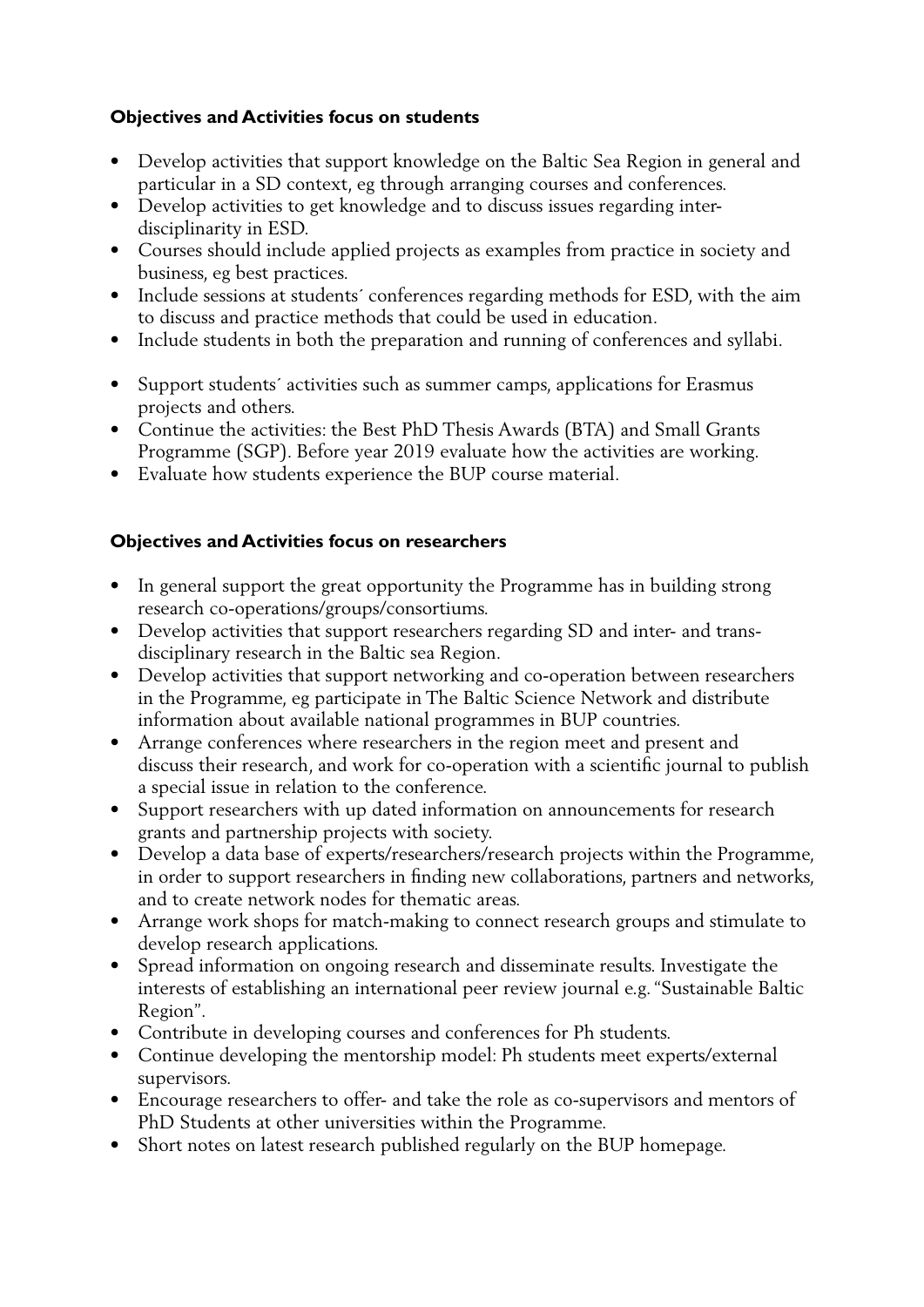### **Objectives and Activities focus on stakeholders in society**

- To have an open attitude in general to start co-operations with public authorities such as municipalities, and industry/business as well as non-governmental organizations, regarding SD and ESD in the Baltic Sea Region.
- Support and participate in CBSSs' work regarding Baltic 2030; participate in the expert group, attend seminars and conferences, involve the universities within BUP in the work for implementing the SD goals.
- Support and participate in activities related to EUs Strategy for the Baltic Sea Region (EUSBSR) especially in the role - BUP being one of their Flagship Projects: Enhance cooperation – on a voluntary basis – between the Universities of the Baltic Sea Region. Lead: Baltic University Programme in coordination with Lithuania (Vilnius University).

## **Programme organisation**

#### **International Programme Board**

The International Programme Board manages and monitors the organisation and outcomes of the Programme. The board decides annually on the budget and approves the annual report. The board meets in general two times per year.

### **Secretariats and Management**

The BUP Secretariats - currently one Co-ordinating Secretariat in Uppsala and three Associated Secretariats in: Lodz, Åbo and Hamburg - will initiate, operate, manage and communicate activities that occur within the Programme. The Co-ordinating Secretariat has the main responsibility to co-ordinate issues within the whole Programme. The Co-ordinating Secretariat and the three Associated Secretariats have regularly meetings through the working group for BUP secretariats. The three Associated secretariats have different profiles, Hamburg issues on research, Åbo education, and Lodz students´ activities. They are runned by the National centre director for respectively country. A suggestion for the Co-ordinating secretariat in Uppsala is that the staff should cover the following roles: programme director, programme co-ordinator, co-ordinator for education, co-ordinator for research, and communication and administration.

#### **National centres**

The Baltic University Programme National Centre is a unit under a hosting University, led by a Director and preferably also with assistant staff. The Centre shall coordinate Baltic University Programme activities, most often its country of location. Centre meetings are held 2 times yearly where all centre directors meet. From 2016 a new model has been developed which means that all centres are responsible for running activities within the Programme through a presidency over a time period of six months.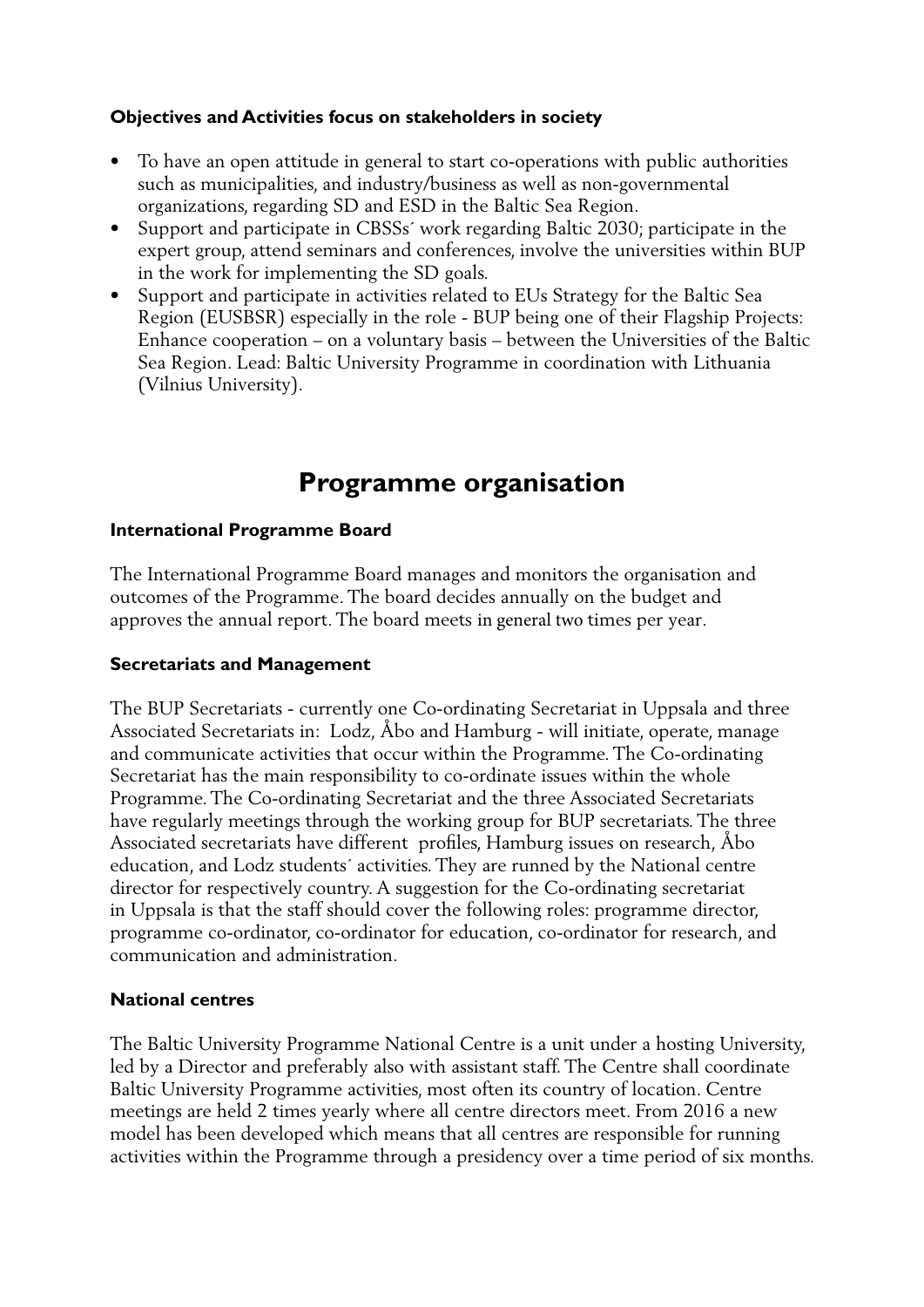#### *Time plan for presidency of National Centres:*

Latvia spring 2016 Finland fall 2016 Ukraine spring 2017 Lithuania fall 2017 Germany spring 2018 Estonia fall 2018 Sweden spring 2019 Poland fall 2019 Belarus spring 2020 Russia fall 2020 Slovakia spring 2021 Czech Republic fall 2021 Denmark spring 2022 Latvia fall 2022



*Figure 1. The dynamic organization of The Baltic University Programme. All parts have a role to make the Programme move.*